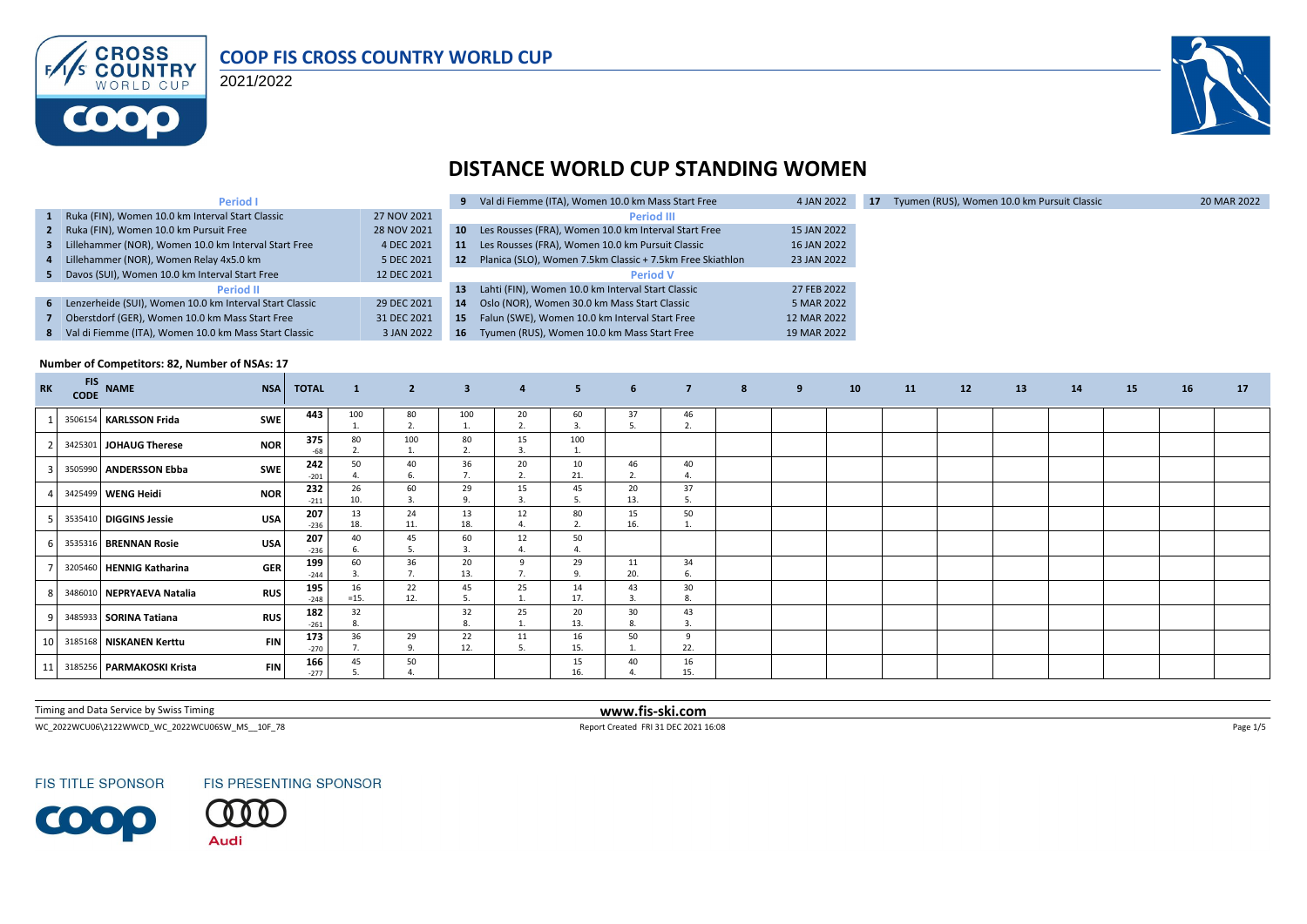



**COOO** 



# **DISTANCE WORLD CUP STANDING WOMEN**

| <b>RK</b> | <b>FIS</b><br><b>CODE</b> | <b>NAME</b>                       | <b>NSA</b> | <b>TOTAL</b>  | $\mathbf{1}$                   | $\mathbf{2}$           | 3                      | 4                              | 5                   | 6                     | $\overline{7}$ | 8 | 9 | 10 | <b>11</b> | 12 | 13 | 14 | 15 | 16 | 17 |
|-----------|---------------------------|-----------------------------------|------------|---------------|--------------------------------|------------------------|------------------------|--------------------------------|---------------------|-----------------------|----------------|---|---|----|-----------|----|----|----|----|----|----|
| 12        |                           | 3205403 CARL Victoria             | <b>GER</b> | 129<br>$-314$ | 24<br>11.                      | 26<br>10.              | 24<br>11.              | 9<br>7.                        | 22<br>12.           | 24<br>11.             |                |   |   |    |           |    |    |    |    |    |    |
| 13        |                           | 3055067 STADLOBER Teresa          | <b>AUT</b> | 115<br>$-328$ | 20<br>13.                      | 18<br>14.              |                        |                                | 11<br>20.           | 34<br>6.              | 32<br>7.       |   |   |    |           |    |    |    |    |    |    |
| 14        |                           | 3427109 FOSSESHOLM Helene Marie   | <b>NOR</b> | 107<br>$-336$ |                                |                        | 50<br>4.               | 15<br>3.                       | 18<br>14.           |                       | 24<br>11.      |   |   |    |           |    |    |    |    |    |    |
| 15        | 3426201                   | <b>WENG Tiril Udnes</b>           | <b>NOR</b> | 97<br>$-346$  |                                |                        | 40<br>6.               | 15<br>3.                       |                     | 22<br>12.             | 20<br>13.      |   |   |    |           |    |    |    |    |    |    |
| 16        |                           | 3486239 STUPAK Yulia              | <b>RUS</b> | 95<br>$-348$  | 29<br>$\mathbf{q}$             |                        | 9<br>22.               | 25<br>-1                       |                     | 32<br>7.              |                |   |   |    |           |    |    |    |    |    |    |
| 17        |                           | 3505998 OLSSON Moa                | SWE        | 89<br>$-354$  | 22<br>12.                      | 32<br>8                | 15<br>16.              | 20<br>2.                       |                     |                       |                |   |   |    |           |    |    |    |    |    |    |
| 18        |                           | 3425421 HAGA Ragnhild             | <b>NOR</b> | 84<br>$-359$  |                                |                        | 26<br>10.              | 10<br>6.                       | 24<br>11.           | $\overline{2}$<br>29. | 22<br>12.      |   |   |    |           |    |    |    |    |    |    |
| 19        |                           | 3425669 KALVAA Anne Kjersti       | <b>NOR</b> | 82<br>$-361$  |                                |                        | $7\overline{ }$<br>24. | 10<br>6.                       | 13<br>18.           | 26<br>10.             | 26<br>10.      |   |   |    |           |    |    |    |    |    |    |
| 20        |                           | 3195219 CLAUDEL Delphine          | <b>FRA</b> | 81<br>$-362$  |                                |                        | 10<br>21.              |                                | 36<br>7.            | $\overline{7}$<br>24. | 28<br>9        |   |   |    |           |    |    |    |    |    |    |
| 21        |                           | 3535602 SWIRBUL Hailey            | <b>USA</b> | 70<br>$-373$  |                                | $5\overline{5}$<br>26. |                        | 12<br>$\overline{4}$ .         | 40<br>6.            | 13<br>18.             |                |   |   |    |           |    |    |    |    |    |    |
| 22        |                           | 3487065 STEPANOVA Veronika        | <b>RUS</b> | 65<br>$-378$  |                                |                        | 14<br>17.              | 25                             | 26<br>10.           |                       |                |   |   |    |           |    |    |    |    |    |    |
| 23        |                           | 3426200 WENG Lotta Udnes          | <b>NOR</b> | 65<br>$-378$  | 16<br>$=15.$                   |                        | 16<br>15.              | 10<br>6.                       |                     | 5<br>26.              | 18<br>14.      |   |   |    |           |    |    |    |    |    |    |
| 24        |                           | 3185579 MATINTALO Johanna         | <b>FIN</b> | 61<br>$-382$  | 14<br>17.                      |                        |                        | 11<br>5                        |                     | 28<br>9.              | 8<br>23.       |   |   |    |           |    |    |    |    |    |    |
| 25        |                           | 3515221 FAEHNDRICH Nadine         | SUI        | 57<br>$-386$  | 18<br>14.                      | 20<br>13.              |                        |                                | $\mathbf{1}$<br>30. | 18<br>14.             |                |   |   |    |           |    |    |    |    |    |    |
| 26        |                           | 3205491 FRAEBEL Antonia           | <b>GER</b> | 52<br>$-391$  | $\overline{\mathbf{3}}$<br>28. | 11<br>20.              |                        | $\overline{7}$<br>$\mathbf{q}$ | 6<br>25.            | 14<br>17.             | 11<br>20.      |   |   |    |           |    |    |    |    |    |    |
| 27        |                           | 3505217 KALLA Charlotte           | SWE        | 51<br>$-392$  | 8<br>23.                       | 13<br>18.              |                        | 6<br>10.                       |                     | 9<br>22.              | 15<br>16.      |   |   |    |           |    |    |    |    |    |    |
| 28        |                           | 3425410 OESTBERG Ingvild Flugstad | <b>NOR</b> | 50<br>$-393$  |                                |                        | 18<br>14.              |                                | 32<br>8.            |                       |                |   |   |    |           |    |    |    |    |    |    |
| 29        |                           | 3205407 FINK Pia                  | <b>GER</b> | 48<br>$-395$  | 11<br>20.                      | 16<br>15.              | $\overline{a}$<br>27.  | 9<br>7.                        | 8<br>23.            |                       |                |   |   |    |           |    |    |    |    |    |    |

Timing and Data Service by Swiss Timing **www.fis-ski.com**

WC\_2022WCU06\2122WWCD\_WC\_2022WCU06SW\_MS\_\_10F\_78 Report Created FRI 31 DEC 2021 16:08 Page 2/5

**FIS TITLE SPONSOR** 

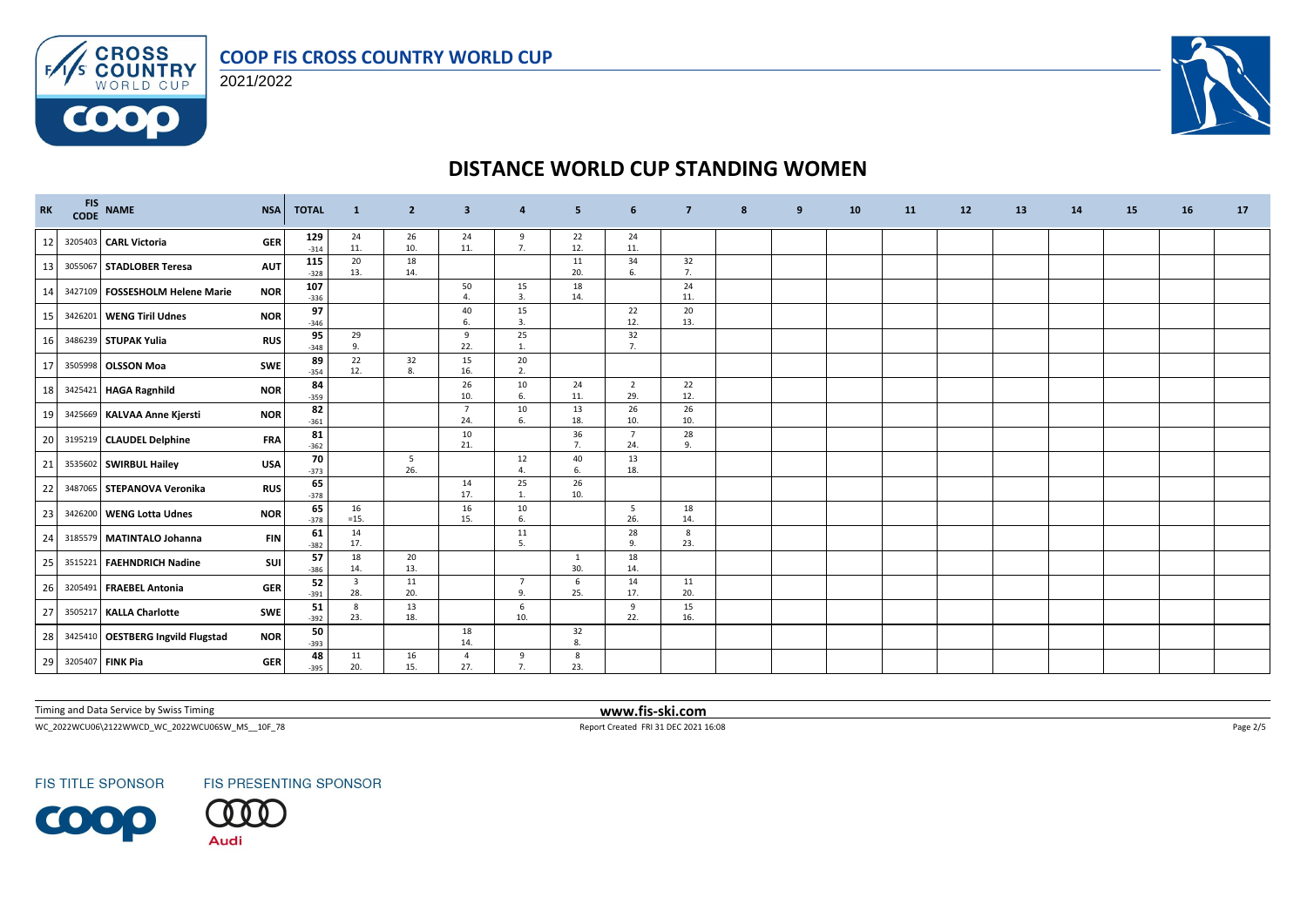



6000



# **DISTANCE WORLD CUP STANDING WOMEN**

| RK | CODE | FIS NAME                    | <b>NSA</b> | <b>TOTAL</b> | <sup>1</sup>          | $\overline{2}$        | 3                              | 4                              | 5         | 6                              | $\overline{\mathbf{z}}$ | 8 | 9 | 10 | 11 | 12 | 13 | 14 | 15 | 16 | 17 |
|----|------|-----------------------------|------------|--------------|-----------------------|-----------------------|--------------------------------|--------------------------------|-----------|--------------------------------|-------------------------|---|---|----|----|----|----|----|----|----|----|
| 30 |      | 3506181 LINDSTROEM Louise   | SWE        | 43<br>$-400$ | 9<br>22.              | 15<br>16.             |                                | 6<br>10.                       |           |                                | 13<br>18.               |   |   |    |    |    |    |    |    |    |    |
| 31 |      | 3565062 LAMPIC Anamarija    | <b>SLO</b> | 40<br>$-403$ | 6<br>25.              |                       | 8<br>23.                       |                                |           | 12<br>19.                      | 14<br>17.               |   |   |    |    |    |    |    |    |    |    |
| 32 |      | 3486176 RYGALINA Anastasia  | <b>RUS</b> | 35<br>$-408$ |                       | 6<br>25.              | 12<br>19.                      | 8<br>8.                        | 9<br>22.  |                                |                         |   |   |    |    |    |    |    |    |    |    |
| 33 |      | 3486003 VASILIEVA Lilia     | <b>RUS</b> | 35<br>$-408$ | 10<br>21.             | 14<br>17.             | $\overline{\mathbf{3}}$<br>28. |                                |           | 8<br>23.                       |                         |   |   |    |    |    |    |    |    |    |    |
| 34 |      | 3185137 KYLLOENEN Anne      | <b>FIN</b> | 34<br>$-409$ | 1<br>30.              |                       |                                | 11<br>-5.                      |           | 16<br>15.                      | 6<br>25.                |   |   |    |    |    |    |    |    |    |    |
| 35 |      | 3205434 KREHL Sofie         | <b>GER</b> | 34<br>$-409$ |                       | 12<br>19.             | 11<br>20.                      | $\overline{7}$<br>9.           |           |                                | $\overline{4}$<br>27.   |   |   |    |    |    |    |    |    |    |    |
| 36 |      | 3506008 RIBOM Emma          | <b>SWE</b> | 26<br>$-417$ |                       |                       | 6<br>$=25.$                    | 20<br>2.                       |           |                                |                         |   |   |    |    |    |    |    |    |    |    |
| 37 |      | 3295241 GANZ Caterina       | <b>ITA</b> | 20<br>$-423$ | $\overline{4}$<br>27. | 9<br>22.              | $\overline{2}$<br>29.          | 5<br>11.                       |           |                                |                         |   |   |    |    |    |    |    |    |    |    |
| 38 |      | 3535562 KERN Julia          | <b>USA</b> | 19<br>$-424$ |                       |                       |                                | 12<br>$\overline{4}$           |           |                                | $\overline{7}$<br>24.   |   |   |    |    |    |    |    |    |    |    |
| 39 |      | 3185551 JOENSUU Jasmi       | <b>FIN</b> | 16<br>$-427$ | 5<br>26.              |                       |                                | 11<br>5.                       |           |                                |                         |   |   |    |    |    |    |    |    |    |    |
| 40 |      | 3205305 GIMMLER Laura       | <b>GER</b> | 16<br>$-427$ | $\overline{7}$<br>24. |                       |                                | 9<br>7.                        |           |                                |                         |   |   |    |    |    |    |    |    |    |    |
| 41 |      | 3486548 ISTOMINA Mariya     | <b>RUS</b> | 15<br>$-428$ |                       | $\overline{7}$<br>24. |                                | 8<br>8.                        |           |                                |                         |   |   |    |    |    |    |    |    |    |    |
| 42 |      | 3486314 KIRPICHENKO Yana    | <b>RUS</b> | 15<br>$-428$ |                       | $\overline{a}$<br>27. |                                | 8<br>8.                        |           | $\overline{\mathbf{3}}$<br>28. |                         |   |   |    |    |    |    |    |    |    |    |
| 43 |      | 3535718 LAUKLI Sophia       | <b>USA</b> | 15<br>$-428$ |                       |                       |                                | $\overline{\mathbf{3}}$<br>13. | 12<br>19. |                                |                         |   |   |    |    |    |    |    |    |    |    |
| 44 |      | 1274580 ISHIDA Masako       | <b>JPN</b> | 14<br>$-429$ | $\overline{2}$<br>29. | 8<br>23.              |                                |                                |           | $\overline{4}$<br>27.          |                         |   |   |    |    |    |    |    |    |    |    |
| 45 |      | 3505828 DYVIK Anna          | SWE        | 13<br>$-430$ | 12<br>19.             |                       |                                |                                |           | 1<br>30.                       |                         |   |   |    |    |    |    |    |    |    |    |
| 46 |      | 3515321 KAELIN Nadja        | SUI        | 12<br>$-431$ |                       |                       |                                |                                |           |                                | 12<br>19.               |   |   |    |    |    |    |    |    |    |    |
|    |      | 47 3425896 THEODORSEN Silje | <b>NOR</b> | 11<br>$-432$ |                       |                       | 6<br>$=25.$                    |                                |           |                                | 5<br>26.                |   |   |    |    |    |    |    |    |    |    |

Timing and Data Service by Swiss Timing **www.fis-ski.com**

WC\_2022WCU06\2122WWCD\_WC\_2022WCU06SW\_MS\_\_10F\_78 Report Created FRI 31 DEC 2021 16:08 Page 3/5

**FIS TITLE SPONSOR** 

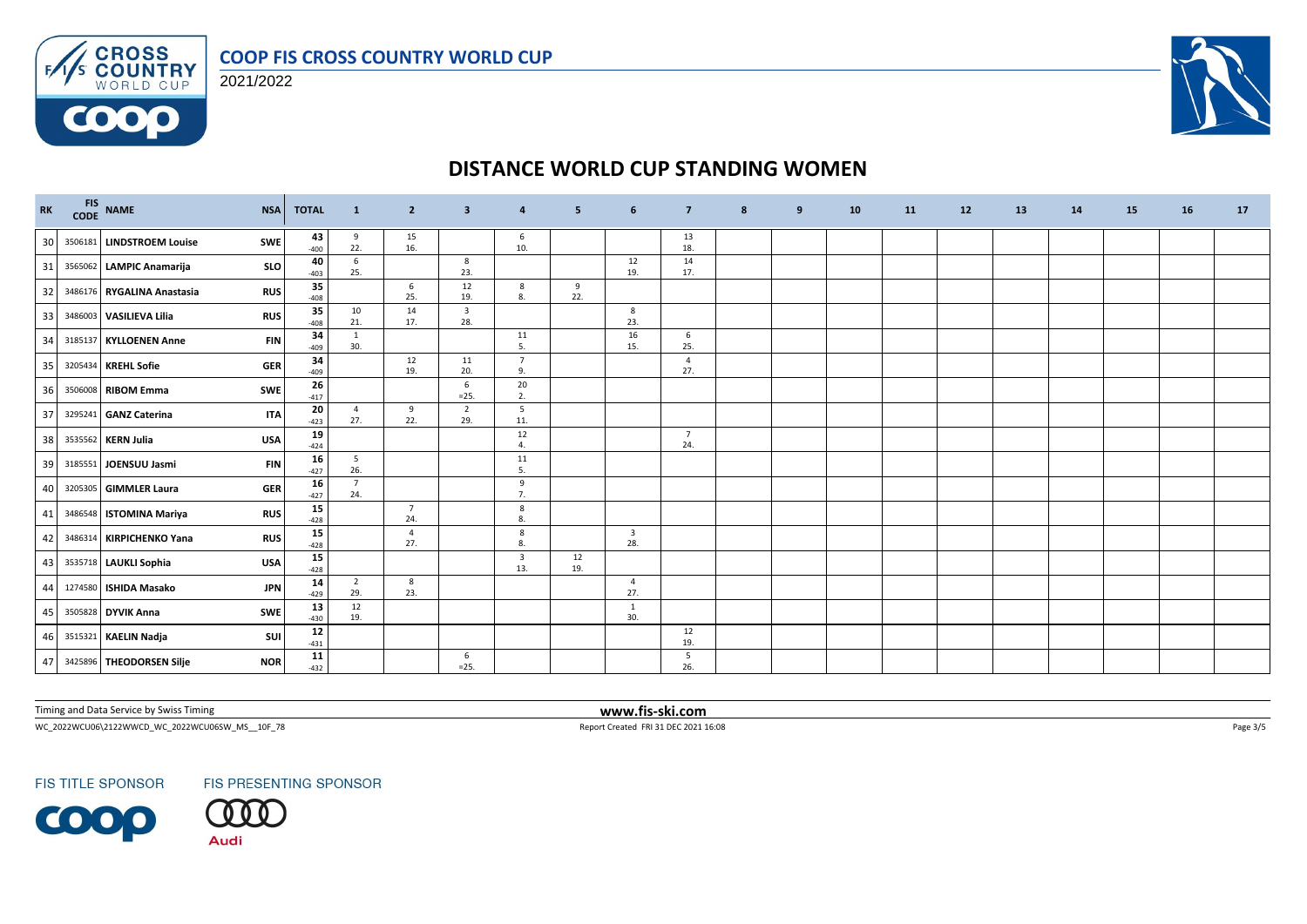



6000



## **DISTANCE WORLD CUP STANDING WOMEN**

| RK | FIS NAME                          | <b>NSA</b> | <b>TOTAL</b>                      | $\mathbf{1}$ | $\overline{2}$ | 3 | $\overline{a}$                 | 5                              | 6         | $\overline{7}$                 | 8 | 9 | 10 | <b>11</b> | 12 | 13 | 14 | 15 | 16 | 17 |
|----|-----------------------------------|------------|-----------------------------------|--------------|----------------|---|--------------------------------|--------------------------------|-----------|--------------------------------|---|---|----|-----------|----|----|----|----|----|----|
|    | 48 3425365 FALLA Maiken Caspersen | <b>NOR</b> | 10<br>$-433$                      |              |                |   | 10<br>6.                       |                                |           |                                |   |   |    |           |    |    |    |    |    |    |
| 49 | 3105214 STEWART-JONES Katherine   | CAN        | 10<br>$-433$                      |              | 10<br>21.      |   |                                |                                |           |                                |   |   |    |           |    |    |    |    |    |    |
| 50 | 3205496 SAUERBREY Katherine       | <b>GER</b> | 10<br>$-433$                      |              |                |   |                                |                                | 10<br>21. |                                |   |   |    |           |    |    |    |    |    |    |
| 51 | 3426496 MYHRVOLD Mathilde         | <b>NOR</b> | 10<br>$-433$                      |              |                |   |                                |                                |           | 10<br>21.                      |   |   |    |           |    |    |    |    |    |    |
| 52 | 3486820 FALEEVA Anastasiya        | <b>RUS</b> | 8<br>$-435$                       |              |                |   | 8<br>8                         |                                |           |                                |   |   |    |           |    |    |    |    |    |    |
| 53 | 1255374 ROPONEN Riitta-Liisa      | <b>FIN</b> | 8<br>$-435$                       |              |                |   | $\overline{4}$<br>12.          | 4<br>27.                       |           |                                |   |   |    |           |    |    |    |    |    |    |
| 54 | 3205570 RYDZEK Coletta            | <b>GER</b> | $\overline{\mathbf{z}}$<br>$-436$ |              |                |   | $\overline{7}$<br>9.           |                                |           |                                |   |   |    |           |    |    |    |    |    |    |
| 55 | 3205424 HERRMANN Nadine           | <b>GER</b> | $\overline{\mathbf{z}}$<br>$-436$ |              |                |   | $\overline{7}$<br>9.           |                                |           |                                |   |   |    |           |    |    |    |    |    |    |
| 56 | 3505800 DAHLQVIST Maja            | <b>SWE</b> | $\overline{7}$<br>$-436$          |              |                |   |                                | $7\overline{ }$<br>24.         |           |                                |   |   |    |           |    |    |    |    |    |    |
| 57 | 3195205 BENTZ Coralie             | <b>FRA</b> | $\overline{7}$<br>$-436$          |              |                |   |                                |                                | 6<br>25.  | 1<br>30.                       |   |   |    |           |    |    |    |    |    |    |
| 58 | 3506276 HANSSON Moa               | <b>SWE</b> | 6<br>$-437$                       |              |                |   | 6<br>10.                       |                                |           |                                |   |   |    |           |    |    |    |    |    |    |
| 58 | 3505916 SOLIN Jenny               | SWE        | 6<br>$-437$                       |              |                |   | 6<br>10.                       |                                |           |                                |   |   |    |           |    |    |    |    |    |    |
| 60 | 3535703 McCABE Novie              | USA        | 6<br>$-437$                       |              |                |   | $\overline{\mathbf{3}}$<br>13. | $\overline{\mathbf{3}}$<br>28. |           |                                |   |   |    |           |    |    |    |    |    |    |
| 61 | 3295157 SCARDONI Lucia            | <b>ITA</b> | 5<br>$-438$                       |              |                |   | 5<br>11.                       |                                |           |                                |   |   |    |           |    |    |    |    |    |    |
| 62 | 3295439 di CENTA Martina          | <b>ITA</b> | 5<br>$-438$                       |              |                |   | -5<br>11.                      |                                |           |                                |   |   |    |           |    |    |    |    |    |    |
| 63 | 3295000 BROCARD Elisa             | <b>ITA</b> | 5<br>$-438$                       |              |                |   | 5<br>11.                       |                                |           |                                |   |   |    |           |    |    |    |    |    |    |
| 64 | 3155270 HYNCICOVA Petra           | <b>CZE</b> | 5<br>$-438$                       |              |                |   | $\overline{2}$<br>14.          |                                |           | $\overline{\mathbf{3}}$<br>28. |   |   |    |           |    |    |    |    |    |    |
|    | 65 3555052 EIDUKA Patricija       | LAT        | 5<br>$-438$                       |              |                |   |                                | 5<br>26.                       |           |                                |   |   |    |           |    |    |    |    |    |    |

Timing and Data Service by Swiss Timing **www.fis-ski.com**

 $\textsf{WC\_2022WCUO6}\backslash 2122\textsf{WWC\_0022WCUO65W\_MS\_10F\_78} \qquad \qquad \textsf{Page 4/5}$ 

**FIS TITLE SPONSOR**